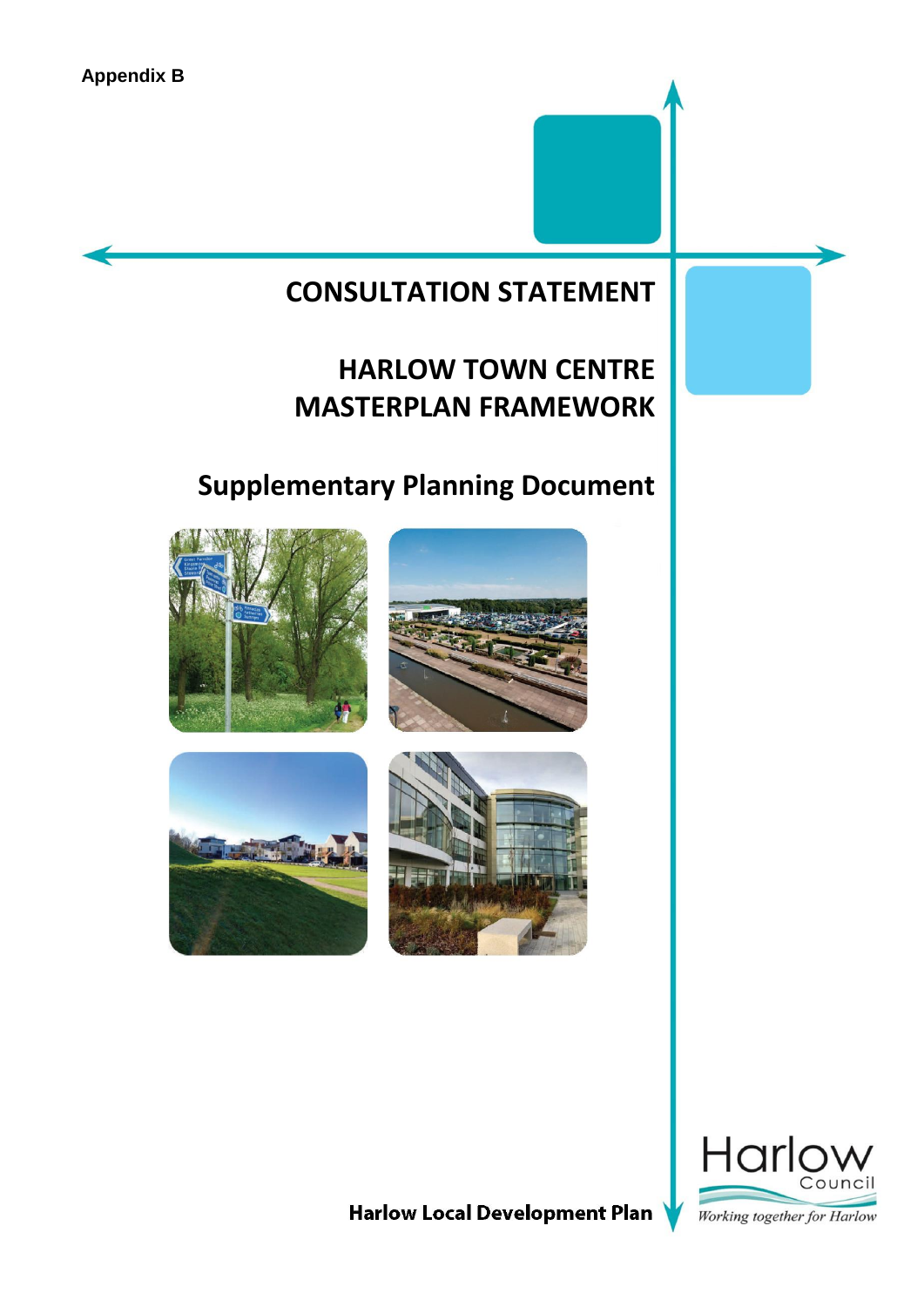## **1. Background**

- 1.1. The Council has prepared a Supplementary Planning Document (SPD), in conjunction with the consultants Allies and Morrison Urban Practitioners and McBains, in order to provide a masterplan framework to provide interim planning guidance to shape and guide development in Harlow Town Centre.
- 1.2. It is intended that this document should be read in conjunction with the Harlow Local Development Plan (HLDP), which was formally adopted by the Council in 2020, particularly in respect of policies RS2 and PR5, together with the National Planning Policy Framework (NPPF) and other key local guidance documents that may be appropriate.
	- 1.3.The Harlow Town Centre Masterplan Framework Supplementary Planning Document (SPD) contains the following chapters as set out below.
		- 1. Introduction
		- 2. Portrait of Harlow Town Centre
		- 3. Planning Policy Context
		- 4. Vision and Objectives
		- 5. Masterplan Framework & Guidance
		- 6. Public Realm Guidance
		- 7. Building Height Strategy
		- 8. Opportunity Area Guidance
		- 9. Delivery

## **2. Town and Country Planning Regulations**

- 2.1. The draft SPD was produced in accordance with the Town and Country Planning (Local Planning) (England) Regulations 2012. The relevant regulations relating to the consultation process are set out below.
	- Regulation 12:

(a) Requires the Council to produce a consultation statement before adoption of the SPD, this must set out who was consulted, a summary of the issues raised, and how these issues were incorporated in to the SPD. (b) Requires the Council to publish the documents for a minimum 4 week consultation, specify the date when responses should be received and identify the address to which responses should be sent.

• Regulation 35: Requires the Council to make documents available by taking the following steps; Make the document available at the principal office and other places within the area that the Council considers appropriate; Publish the document on the Council's website.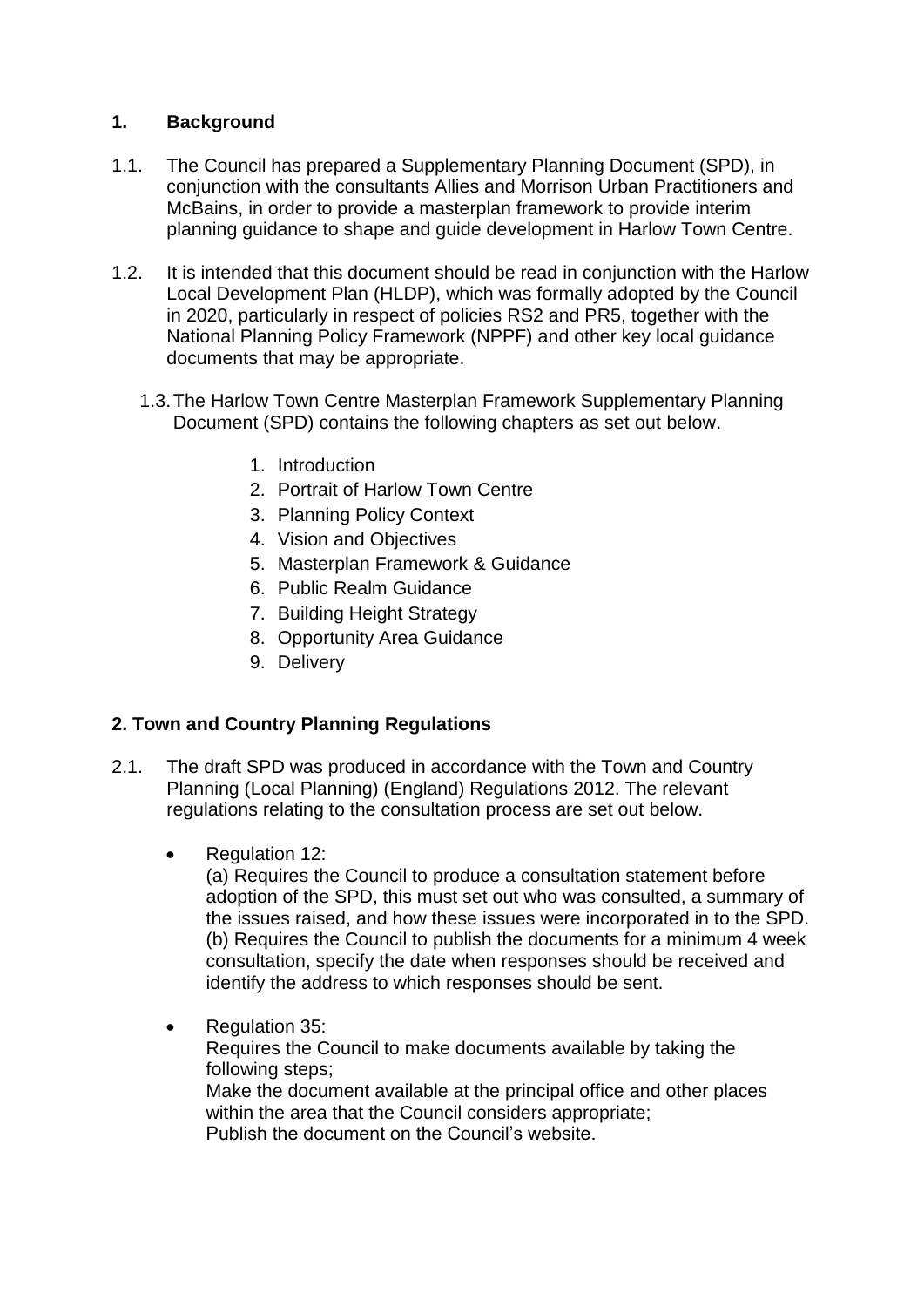## **3. Consultation and Responses Received**

- 3.1.The consultation period started on Monday 6 December 2021 and, following an extension of time to take into account the Christmas period and the impact of COVID restrictions, concluded on the 11th February 2022.
- 3.2. The Council complied with the legislative requirements for consulting on an SPD, as well as the requirements set out in the Council's adopted Statement of Community Involvement.
- 3.3. This included:
	- notifications being sent to people, organisations and businesses who have either recorded an interest in SPDs or are statutory consultees;
	- a notice being published in the local newspaper;
	- posts being made on the Council's social media channels to advertise the consultation;
	- hard copies of the SPD being available at the Civic Centre, Latton Bush Centre and libraries in Harlow; and
	- an online version being made available on the Council's website.
	- 3.4.In response to the consultation some 23 representations were received from organisations and individuals who made over 100 comments in respect of the document. This included Essex County Council (ECC), Sport England, the Theatres Trust, Environment Agency, Historic England, Harlow and Gilston Garden Town (HGGT) Board members, Harlow Civic Society, the Canals and Rivers Trust together with developers and members of the public.
	- 3.5.The comments made in respect of this consultation are summarised in the attached schedule.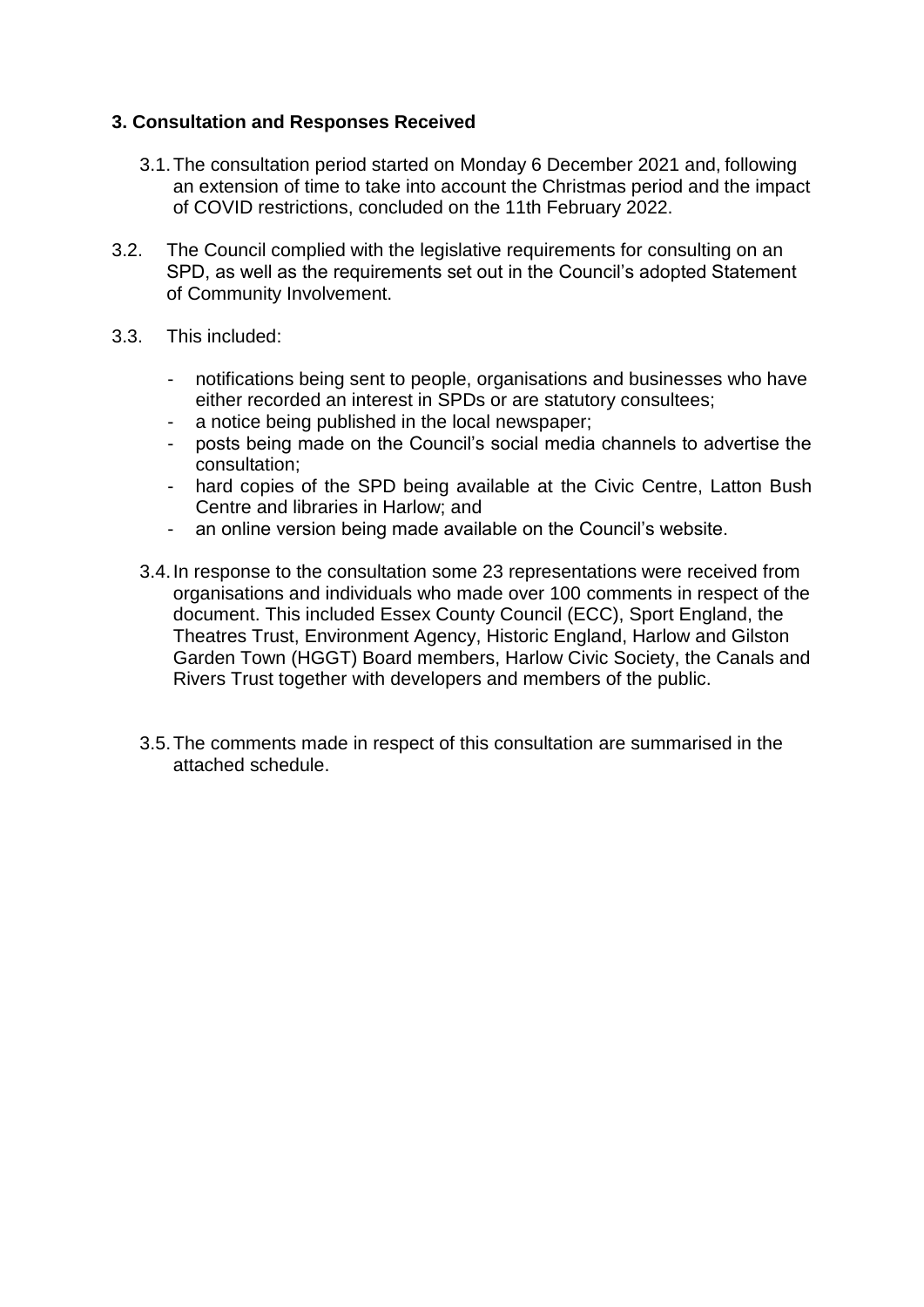# **Consultees**

The following statutory organisations, groups and charities were notified about the consultation on the draft SPD. These are in addition to individuals and companies who were notified.

Affinity Water Anglian Water British Telecom/Openreach Canal and River Trust Chelmsford City Council Department for Education East Hertfordshire District Council East of England Ambulance Service Eastwick and Gilston Parish Council Environment Agency Epping Forest District Council Epping Upland Parish Council Essex County Council Essex County Fire and Rescue Service Essex Police Fawbert & Barnard's Primary School Forestry England Greater Anglia Harlow Alliance Party Harlow and District Sports Trust Harlow Area Access Group Harlow College Harlow Council Officers and Councillors Harlow Ethnic Minority Umbrella Harlow Fields School and College Hertfordshire County Council

Highways England Historic England Home Builders Federation Homes and Communities Agency Hunsdon Parish Council Later Life Matters Lee Valley Water Little Hadham Parish Council Matching Parish Council National Grid Natural England Nazeing Parish Council Network Rail NHS England North Weald Parish Council Pear Tree Mead Academy Princess Alexandra Hospital NHS Trust Robert Halfon MP Roydon Parish Council Sawbridgeworth Town Council Sheering Parish Council Sport England Thames Water Theatre Trust UK Power Networks West Essex CCG